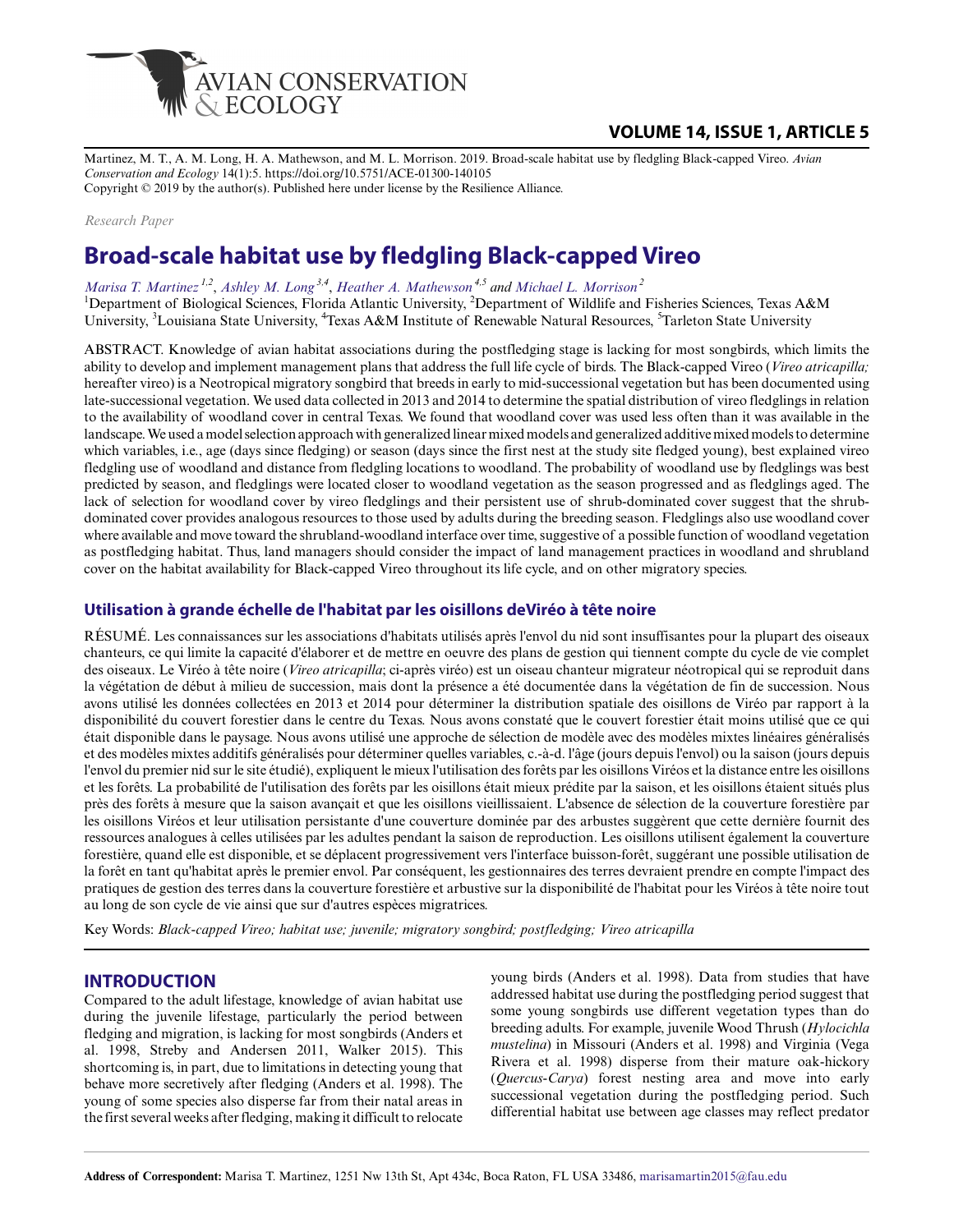avoidance or foraging opportunities during a fledgling's transition to self-sufficiency (Moore et al. 1993). Understanding habitat use by juvenile birds could uncover resources that have potential importance for a species, which may have otherwise been unnoticed or disregarded (White et al. 2005, Vitz and Rodewald 2007, Streby and Andersen 2013), and could assist with the development of management plans that address the full life cycle of birds.

The Black-capped Vireo (*Vireo atricapilla;* hereafter vireo) is a Neotropical migratory songbird that breeds in Oklahoma, Texas, and northern Mexico (Grzybowski 1995). Adult vireos typically select shrublands with 30–45% deciduous cover and 36–55% woody cover characterized by scrubby shrubs of irregular height and trees < 2 m in height for nesting (Grzybowski 1995). Young vireos rely on their parents for food and tend to remain within the natal territory during the first few weeks postfledging (Graber 1961). Once independent, juveniles select for shrubland vegetation over forest and grass vegetation (Dittmar et al. 2014) and forage in shrubs and trees < 3 m in height (Houston 2008). However, observations from various sites across the breeding range in central Texas indicate that independent vireo fledglings may disperse out of their territories into woodlands (Houston 2008, Pope et al. 2013), shaded ravines (Graber 1961), and riparian forests (Dittmar et al. 2014) during the postfledging period. Additionally, as juvenile vireos age, they become less vulnerable to predation than younger fledglings and occupy a wider array of vegetation conditions while foraging (Walker 2015).

We used data collected in 2013 and 2014 to examine how time of season and fledgling age influence fledging use of and distance to woodland cover. Prior research in our study area suggests that arthropod abundance and biomass decline within vireo breeding habitat as the breeding season progresses (Morgan 2012). Woodlands may supply vireo fledglings with a perpetual abundance of prey (Dittmar et al. 2014) and protective cover from predators and heat during the later stages of summer (e.g., Brokaw and Lent 1999). As such, we predicted that vireo fledgling use of woodland cover would increase, and distance from vireo detections to woodland would decrease, over time and as fledglings age.

## **METHODS**

#### **Study sites**

We conducted our study at the Balcones Canyonlands National Wildlife Refuge and surrounding private properties across Burnet, Travis, and Williamson counties in central Texas, USA. The Ecological Systems Classification and Mapping Project identifies the area as Edwards Plateau limestone savanna and woodland (Elliot et al. 2014). The predominant land-cover types are shrubland, limestone woodland, dry-mesic slope woodland, riparian forest, and grassland. Steep canyons characterize the topography of the area, with broad plateaus primarily composed of limestone bedrock (Sellards et al. 1933). The canopy layer is predominantly Ashe juniper (*Juniperus asheii*), with subdominant species of broadleaf hardwood such as Texas red oak (*Quercus buckleyi*), plateau live oak (*Q. virginiana* var. *fusiformis*), and escarpment black cherry (*Prunus serotina* var. *exima;* Gehlbach 1988, Diamond 1997). The understory primarily consists of shin oak (*Q. havardii*) mixed with other species such as greenbrier (*Smilax* spp.), prickly pear (*Opuntia* spp.), elbowbush (*Forestiera pubescens*), and cedar elm (*Ulmus crassifolia*). We established nine study sites on five Balcones Canyonlands National Wildlife Refuge tracts and four private properties. The area of the study sites ranged from 63–275 ha (mean  $\pm$  SD: 161  $\pm$  77 ha). We selected sites that represented a continuum of woody vegetative cover (i.e., grassland, shrubland, and forest) to obtain variation in the availability of land-cover types.

The study area is classified as subhumid and has a mean annual precipitation of 60 cm, with an accumulation of approximately 39.5 cm between March and July, during the vireo breeding season. The accumulation of precipitation from March–July was average in 2013 at 39.5 cm and below average in 2014 at 21.6 cm. Mean annual temperature in this region is 18.5°C, with an average of 22.4°C from March–July. Mean temperatures were average during these months in 2013 and 2014 at 22.9°C and 22.7°C, respectively (National Climate Data Center 2014).

#### **Territory and nest monitoring**

We conducted transect surveys in March 2013 and 2014 during the early vireo breeding season to confirm vireo occupancy of the study sites. We created a grid network of points with 200  $\times$ 200 m spacing originating from a random starting point, across the entirety of each study site, including woodland cover. We walked from point to point along a transect at a 1 km/h pace from sunrise to 13:00 and marked locations of singing male vireos using a Garmin Rino 130 handheld global positioning system (GPS). We repeated transect surveys at each study site 2– 3 times/wk for 1–2 wk, after which we visited the locations of male vireos every 3–5 d during the breeding season (March–July) to delineate the spatial extent of each territory. During each visit, we marked vireo locations every 2 min, recording up to 30 points over 1 h (Barg et al. 2005). If a singing male was present in an area for > 4 wk, we defined that area as an established territory, and we assumed that each territory represented an individual male. We assigned a unique territory code to each established territory.

While territory mapping, we searched for nests using adult behavioral cues (e.g., alarm calls, carrying nest material, carrying food, males singing on the nest). Once we located a nest, we checked it every 2–3 d until the nest failed or fledged. We banded nestlings with one U.S. Geological Survey aluminum band anodized red to identify birds banded by Texas A&M University, and a unique combination of plastic color bands to assist in identification and aging. In addition, we target mist-netted and banded adults to assist in family group identification. When a nest failed, we monitored the territory for another nesting attempt. If the nest fledged, we began fledgling monitoring in the territory. Our research activities involving animal observation, handling, and banding were approved by the Texas A&M University Animal Use and Care Committee (protocol 2012-092), the U.S. Fish and Wildlife Service (Federal Fish and Wildlife Permit 195248), and the U.S. Geological Survey (Federal Bird Banding Permit 21755).

## **Fledgling monitoring**

To determine the spatial distribution of fledglings, we conducted territory and transect surveys across the entirety of each study site. We initiated territory surveys when  $\geq 1$  vireo fledgling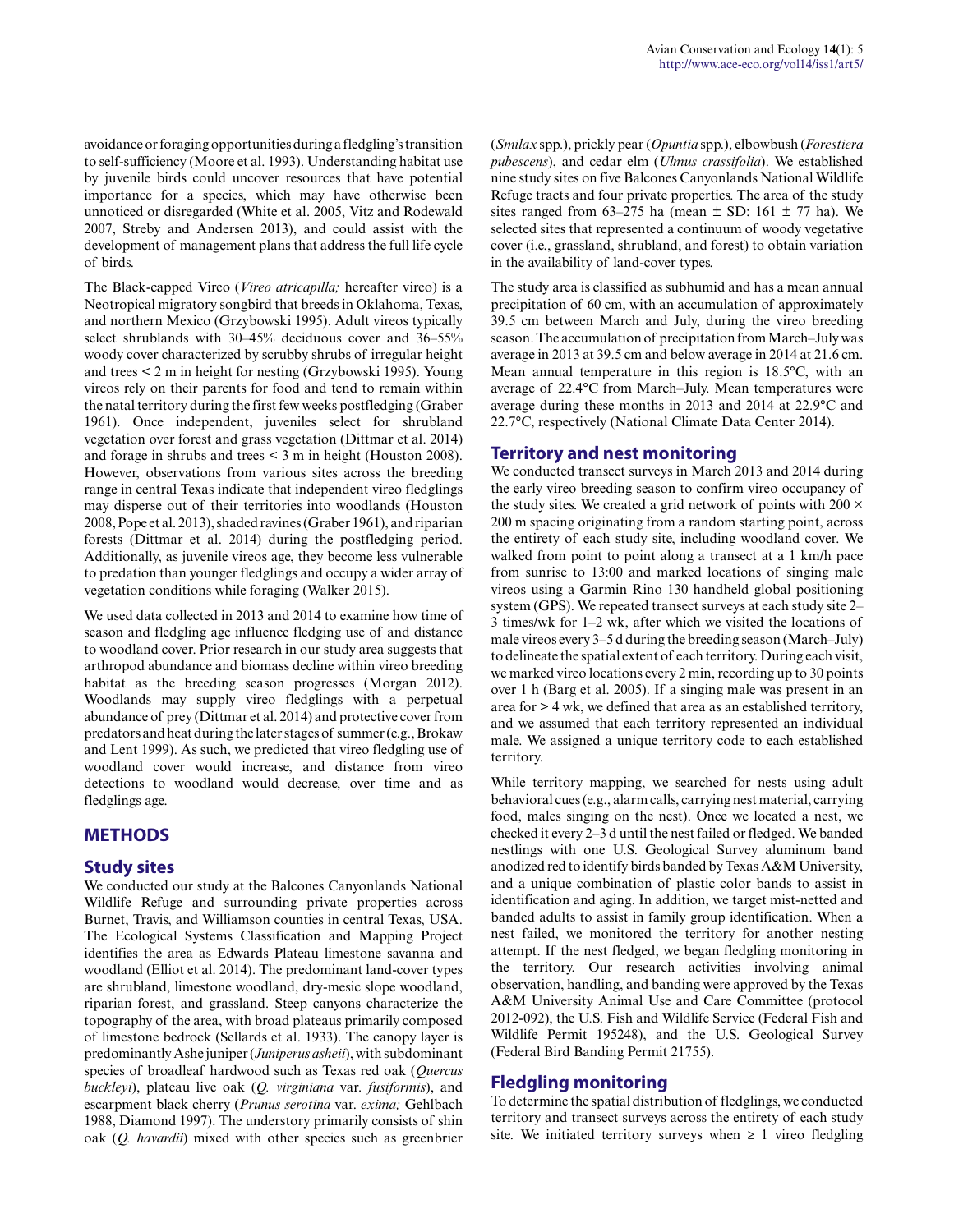fledged from a monitored nest. We approached the nest area every 3–5 d and searched for fledglings using visual or audio cues from the parent (e.g., food carries, vocalizations) or young (e.g., begging calls). We initiated transect surveys approximately 3 wk after the first monitored nest fledged to detect young that left the natal territory or fledged from undetected nests. We walked the same transects used in the early breeding season and extended transects to include a 300-m buffer around the study site. We used 300 m as a conservative buffer based on the mean distance juvenile vireos move between consecutive locations (Dittmar et al. 2014). We walked transects every 3–5 d from sunrise to 13:00. To minimize time-of-day effects, we varied the order and direction of transect surveys. To minimize differences in detectability due to fledging age, survey date, and land-cover type, we walked transects at a slow pace of 1 km/h and walked all transects to ensure full coverage of the study area, which included all available vegetation types. We alternated between territory surveys and transect surveys at sites to locate fledglings every 2–3 d.

When we detected a nonbanded or banded fledgling, we recorded its location and the sex and age (hatch year or after hatch year) of conspecifics present. If the fledgling was banded, we resighted its color band combination with binoculars for identification and aging. We also attempted to resight color bands of banded conspecifics present. After a 10-min observation period, we walked to the next territory or returned to the transect, and searched for vireos that had fledged from another territory.

#### **Landscape assessment**

We used 2012 National Agriculture Imagery Program (NAIP, 1 m resolution) and ecological site descriptions collected by the U. S. Department of Agriculture Natural Resources Conservation to assess the landscape cover of the study area. The years when these images and classifications were collected did not need to overlap the years of our study because the study area did not undergo considerable land-cover change from what we detected via 2012 NAIP imagery and on-the-ground observations. We used visual image interpretation of NAIP imagery (e.g., tone, texture, pattern, relationship to other objects) and surveys to identify land cover in the study area as either woodland or nonwoodland cover (Horning 2004). We defined woodland cover as contiguous vegetation of oak-juniper and deciduous forest, which included limestone woodland, dry-mesic slope woodland, and riparian forest cover types but excluded oak mottes within shrubdominated cover. Despite vireo fledgling selection for riparian vegetation (Dittmar et al. 2014), we aggregated riparian forest with other cover types because it comprised just 8% of the total woodland in the study area. Using ArcGIS 10.0 (ESRI 2010), we created a 300-m buffer around the minimum convex polygon of all the fledgling locations at each study site, which defined the boundaries of what we considered to be available postfledging habitat.

For descriptive purposes, we calculated the percentage of available woodland cover for each study site by dividing the area of woodland cover by the total area of available habitat, including the 300-m buffer. We projected fledgling GPS locations onto the land-cover map using ArcGIS and assigned each location to a woodland or nonwoodland cover type. We also measured the distance from each fledgling location to woodland using Geospatial Modelling Environment 7.3.0 software (Spatial Ecology, LLC) and assigned a value of 0 to fledglings detected in woodland cover.

## **Statistical analysis**

During our territory and transect surveys, we often found groups of juvenile vireos from the same brood in close proximity to one another. Thus, to avoid pseudoreplication, we only used location information recorded for the first fledgling detected during our 10-min observation period in our analyses. We considered the locations temporally independent because we acquired them at territories 2–3 d apart.

Based on the known ecology of the vireo, we made the assumption that the studied individuals are less likely to use woodland cover. To validate our assumption, we used a chi-square goodness-of-fit test in R (R Core Team 2018) to determine whether fledglings used woodland cover less than its availability in the study area (Neu et al. 1974, Cherry 1996). For this analysis, we used location information from nonbanded and banded fledglings that we obtained throughout the postfledging season.

We used a model selection approach and generalized linear mixed models (GLMMs, lme4 package for R; Bates et al. 2015) to determine which variables best explained vireo fledgling use of woodland and distance from vireo detections to woodland. Our candidate models, which represented our a priori hypotheses, included an intercept-only model, postfledgling age (days since fledging, hereafter age), time of postfledging season (days since the first nest at the study site fledged young, hereafter season), and the interaction between age and season (Table 1). Prior to model selection, we examined the correlation between age and season, which was significant but weak (Pearson correlation test,  $P < 0.05$ ,  $R<sup>2</sup> = 0.37$ . Thus, we retained the interaction in regression analyses for both vireo use of woodland and distance from vireo locations to woodland. GLMMs for vireo fledgling use of woodland included a logistic link function to account for binary data (0 = fledgling observed in nonwoodland vegetation,  $1 =$ fledging observed in woodland vegetation). All GLMMs included territory identification code as a random effect, which assigned the fledgling to its natal territory. Therefore, we only included location information for banded fledglings in the GLMMs.

We used the Akaike Information Criterion adjusted for small sample sizes  $(AIC<sub>c</sub>)$  to rank  $GLMMs$ , and we determined the relative support of each model using  $\Delta AIC_{c}$  and Akaike weights (*w*i ; Sugiura 1978, Burnham and Anderson 2002). We considered models with  $\triangle AIC_c \leq 2.0$  equally plausible. We calculated McFadden's pseudo-R² for the best fit logistic regression model and considered  $R^2 > 0.2$  a good fit (McFadden 1974). We verified the assumptions of linearity and homogeneity for our best fit GLMMs by visually inspecting the distribution of simulated residuals using the DHARMa package in R (Hartig 2018). When McFadden's pseudo-R² suggested good fit and we verified our assumptions, we used the model to predict vireo fledgling use of woodland and distance from the vireo fledgling detection to woodland, and calculated the 95% confidence intervals (CIs) for each predicted vireo response. We then examined the extent of overlap among the 95% CIs to determine the potential statistical or biological significance of each relationship.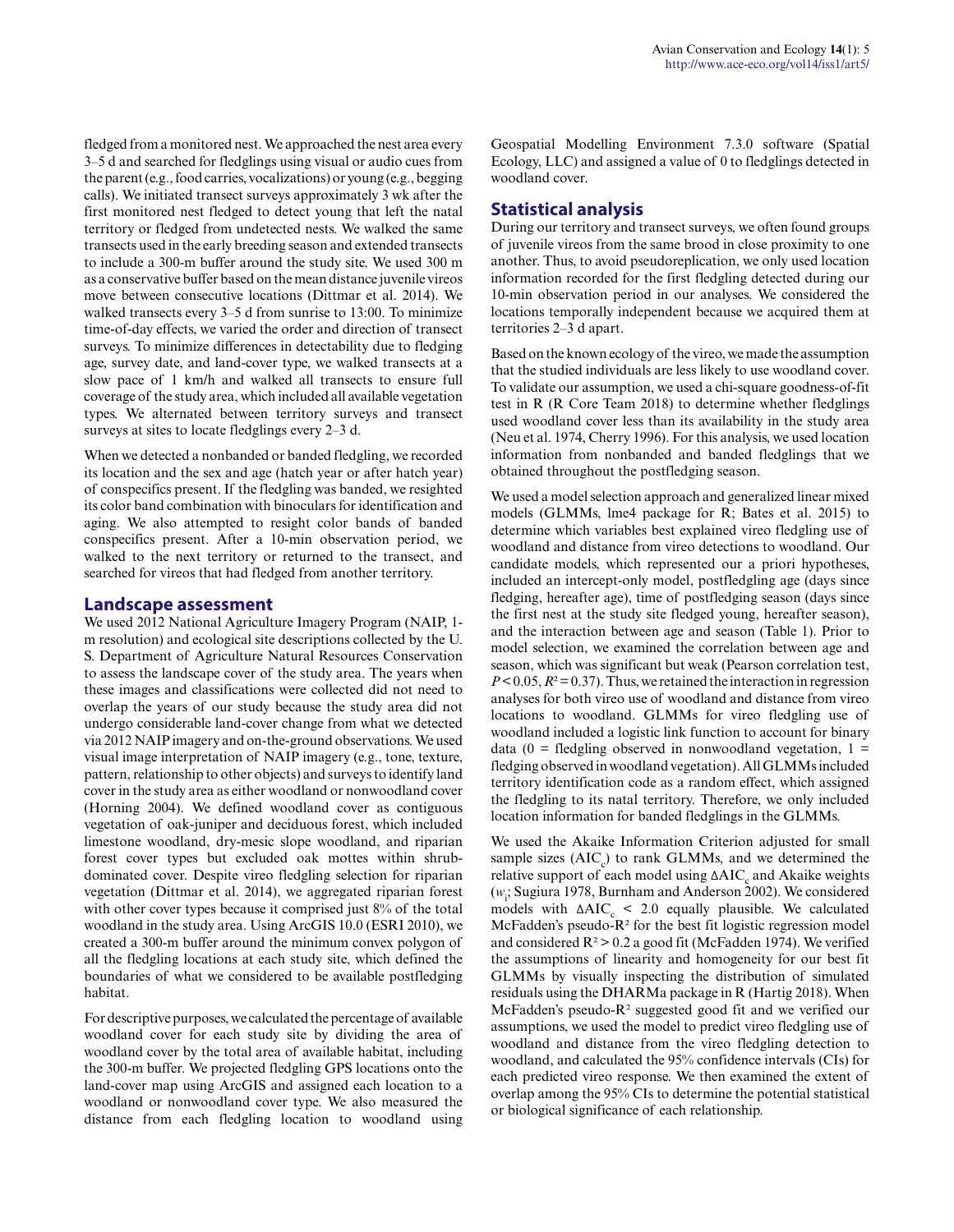**Table 1.** Model selection results for fledgling Black-capped Vireo (*Vireo atricapilla*) use of woodland cover and distance from the vireo fledgling detection to the nearest woodland at Balcones Canyonlands National Wildlife Refuge and surrounding private properties in 2013 and 2014.

| Response                     | $Model^{\dagger}$ | Explanatory<br>variables <sup>1</sup> | $K^{\S}$       | Log-likelihood | $AIC_c^{\dagger}$ | $\triangle AIC$ | #<br>$W_1$ |
|------------------------------|-------------------|---------------------------------------|----------------|----------------|-------------------|-----------------|------------|
| Woodland cover use           | <b>GLMM</b>       | Season                                | 54             | $-61.40$       | 256.63            | 0.00            | 0.61       |
|                              |                   | Season, Age                           | 55             | $-61.08$       | 259.05            | 2.43            | 0.18       |
|                              |                   | Age                                   | 54             | $-63.02$       | 259.87            | 3.24            | 0.12       |
|                              |                   | Season $\times$ Age                   | 56             | $-60.31$       | 260.62            | 4.00            | 0.08       |
|                              |                   | Null                                  |                | $-133.89$      | 269.80            | 13.17           | 0.08       |
| Distance to nearest woodland | <b>GLMM</b>       | Age                                   | 50             | $-1260.62$     | 2645.88           | 0.00            | 0.55       |
|                              |                   | Season                                | 50             | $-1261.37$     | 2647.38           | 1.49            | 0.26       |
|                              |                   | Age, Season                           | 51             | $-1260.59$     | 2648.92           | 3.04            | 0.12       |
|                              |                   | $Age \times Season$                   | 52             | $-1259.51$     | 2649.90           | 4.02            | 0.07       |
|                              |                   | Null                                  | $\overline{2}$ | $-1612.30$     | 3228.65           | 582.76          | 0.00       |
|                              | <b>GAMM</b>       | Season                                | 50             | $-1260.74$     | 2647.40           | 0.00            | 0.50       |
|                              |                   | Age                                   | 53             | $-1257.04$     | 2648.20           | 0.89            | 0.32       |
|                              |                   | $Age \times Season$                   | 53             | $-1258.02$     | 2650.40           | 3.08            | 0.11       |
|                              |                   | Age, Season                           | 54             | $-1257.02$     | 2651.40           | 4.02            | 0.07       |
|                              |                   | Null                                  | 2              | $-1612.30$     | 3228.60           | 581.29          | 0.00       |

 $\text{PGLMM}$  = generalized linear mixed model, GAMM = generalized additive mixed model.

 ${}^{\ddagger}$ Age = days since fledging, Season = days since the first nest at the study site fledged young, Null = null model.

§ Total number of parameters in model.

<sup>|</sup>Akaike information criterion corrected for small sample size.

 $^{\bullet}$ AIC<sub>c</sub> relative to the best-fit model.

#Model weight.

When we could not verify the assumptions for the GLMMs, we applied the same model selection procedure above using generalized additive mixed models (GAMMs; Zuur et al. 2013, Zuur 2016). GAMMs are an extension of generalized linear (mixed) models (Hastie and Tibshirani 1986, 1990) that have less strict assumptions regarding linearity and homogeneity between response and explanatory variables (Guisan et al. 2002). We used generalized cross-validation to determine the optimal amount of smoothing for the best fit models (Zuur 2016) using the mgcv package for R (Wood 2006), and we examined the extent of overlap among the 95% CIs for the predicted vireo response to determine the potential statistical or biological significance of each relationship.

#### **RESULTS**

The mean  $\pm$  SD woodland cover at the study sites was 46.3  $\pm$  26.8% (range 6–81%,  $N = 9$ ), amounting to  $60 \pm 41$  ha (range 7–147 ha). We monitored 55 vireo territories and 78 vireo nests in 2013, and 45 vireo territories and 74 vireo nests in 2014. In 2013 and 2014, 68 and 71 of the nests were in shrubland, and 10 and 3 nests were in woodland, respectively. We banded 102 nestlings and 68 nestlings in 2013 and 2014, of which 71 and 68 fledged, respectively. In 2013, we acquired 276 fledgling locations, of which 166 were of 62 banded individuals. In 2014, we acquired 238 fledgling locations, of which 119 were of 41 banded individuals. Of the 514 total locations of fledglings, 16% occurred in woodland cover, which was less than expected based on the mean woodland availability in the study area  $(\chi_1^2 = 184.47, P \le 0.01)$ .

We used 285 locations of banded fledglings to determine which continuous variables for age and season best predicted vireo fledgling use of woodland. The GLMM that had season as the main effect was most parsimonious, had  $\Delta AIC_c < 2.0$ , and had

the highest  $w_i$  (Table 1). McFadden's pseudo-R<sup>2</sup> was 0.54, suggesting good fit, and we were able to verify assumptions of linearity and homogeneity. The predicted probability of woodland use by vireo fledglings increased from  $\sim$ 10% to  $\sim$ 25% over the course of the vireo postfledging season (Fig. 1).

**Fig. 1.** Predicted probability of woodland use by fledgling Black-capped Vireo (*Vireo atricapilla*) over the 2013 and 2014 postfledging seasons at Balcones Canyonlands National Wildlife Refuge and surrounding private properties. The relationship between predicted use of woodland and days of the postfledging season was determined using generalized linear mixed model selection. The prediction shows the increasing probability of woodland use from ~10% on the first day to  $\approx$  25% on the last day of the postfledging season. Black line = mean, gray = 95% confidence intervals.

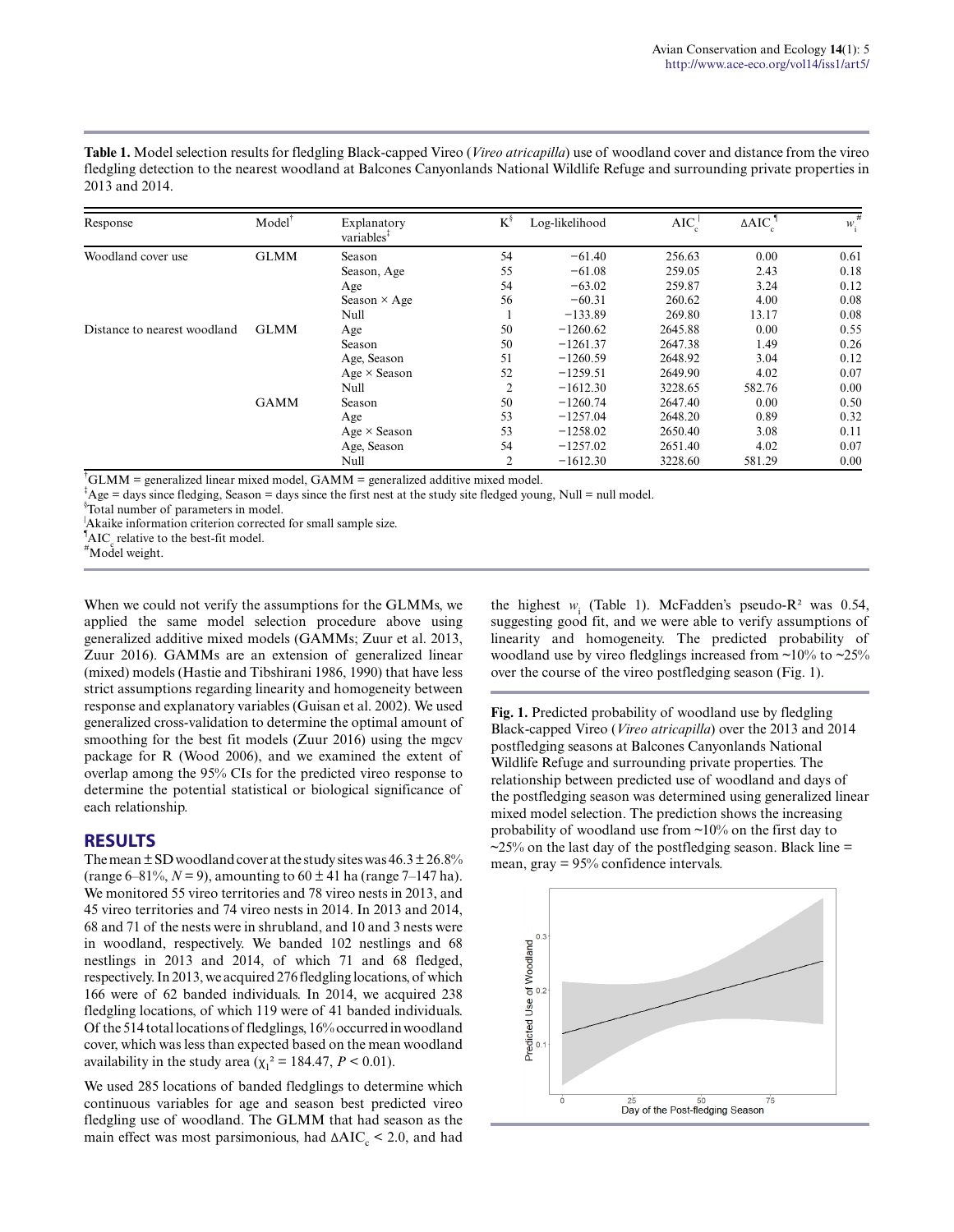We used 258 locations of banded fledglings to determine which age and season variables best predicted distance from vireo fledgling detections to woodland. We excluded 27 observations of fledglings that fledged from nests located in woodland. The GLMMs representing age and season had the same number of parameters,  $\Delta AIC \leq 2.0$ , and only slightly different *w*<sub>i</sub> (Table 1). We thus considered them equally plausible models among the candidate models. The conditional *R*² (i.e., the variance explained by the entire model) for both main effects GLMMs was 0.92. However, we were unable to verify the assumptions of linearity or homogeneity for either GLMM. Thus, we applied the same model selection procedure using GAMMs. Again, the models that contained age and season as main effects had the best fit based on parsimony and  $ΔAIC<sub>c</sub> < 2.0$  (Table 1). We thus considered them equally plausible models. Similar to the GLMMS, the conditional *R*² for both main effects GAMMs was 0.92, but unlike the GLMMs, we were able to verify the assumptions of linearity or homogeneity for both models. For every 10 days postfledging and 10-d progression in the postfledging season, we predicted that vireo fledglings would be observed approximately 10 m closer to woodland cover (Figs. 2, 3).

**Fig. 2.** Predicted relationship between distance (m) of fledgling Black-capped Vireo (*Vireo atricapilla*) to woodland cover and day since fledging (age) during the 2013 and 2014 postfledging seasons at Balcones Canyonlands National Wildlife Refuge and surrounding private properties. The relationship was determined using generalized additive mixed model selection and predicts that fledglings are located 10 m closer to woodland for every 10 days postfledging. Black line = mean, gray =  $95\%$ confidence intervals.



#### **DISCUSSION**

Vireo fledglings used woodland cover less than its availability in the landscape. Our finding supports that of Dittmar et al. (2014), who also observed that independent juveniles selected shrub vegetation preferrentially to forest vegetation. Using radio-tagged vireos, Walker (2015) found that older vireos (32–64 d postfledging) had home ranges with more shrubland and evergreen forest than open or developed land, mixed and deciduous forest, or wetland. A persistent use of shrub-dominated cover by vireo fledglings suggests this land-cover type provides analogous resources to those used by adults during the breeding season. This habitat use pattern is supported by hypotheses of postfledging habitat use (e.g., food search and breeding site selection).

**Fig. 3.** Predicted relationship between distance (m) of fledgling Black-capped Vireo (*Vireo atricapilla*) to woodland cover and day of the postfledging season in 2013 and 2014 at Balcones Canyonlands National Wildlife Refuge and surrounding private properties. The relationship was determined using generalized additive mixed model selection and predicts that fledglings are located 10 m closer to woodland for every 10-d progression in the postfledging season. Black line  $=$  mean, gray  $= 95\%$ confidence intervals.



Fledglings will disperse from their natal areas to look for available food resources and familiarize themselves with feeding sites to use in future nesting seasons (i.e., food search hypothesis; Eden 1987). At our study sites, the canopy and shrub layers of the shrubdominated cover primarily comprised Ashe juniper, shin oak, or live oak, which are common vireo foraging substrates in central Texas (Houston 2008, Morgan 2012). Additionally, the vegetation composition of our study area was similar to that of Dittmar et al.'s (2014) study area in central Texas, where they found higher arthropod abundance in shrubland than in forest. Despite seasonal fluctuations in arthropod systems observed in central Texas (Quinn 2000, Morgan 2012, Marshall et al. 2013), Dittmar et al. (2014) did not find any seasonal trends in arthropod abundance in shrub or forest vegetation. Therefore, shrubdominated cover may provide adequate food resources for fledglings throughout the postfledging season.

Fledglings explore habitat prior to migration to prospect for future breeding locations (i.e., breeding site selection hypothesis; Morton et al. 1991). Vireos, like other migratory songbirds (Faaborg et al. 2010), exhibit strong site fidelity, with 60–70% annual returns in adult males (U.S. Fish and Wildlife Service 1991), although return rates for hatch-year vireos are not specified. Because vireos breed predominantly in early to midsuccessional vegetation, older fledglings may remain in shrubdominated cover to become familiar with potential nesting sites for future years (Walker 2015).

However, some young songbirds move out of the nesting habitat into other cover types, as documented in juvenile Ovenbird (*Seiurus aurocapilla*), which fledges from nests in late-successional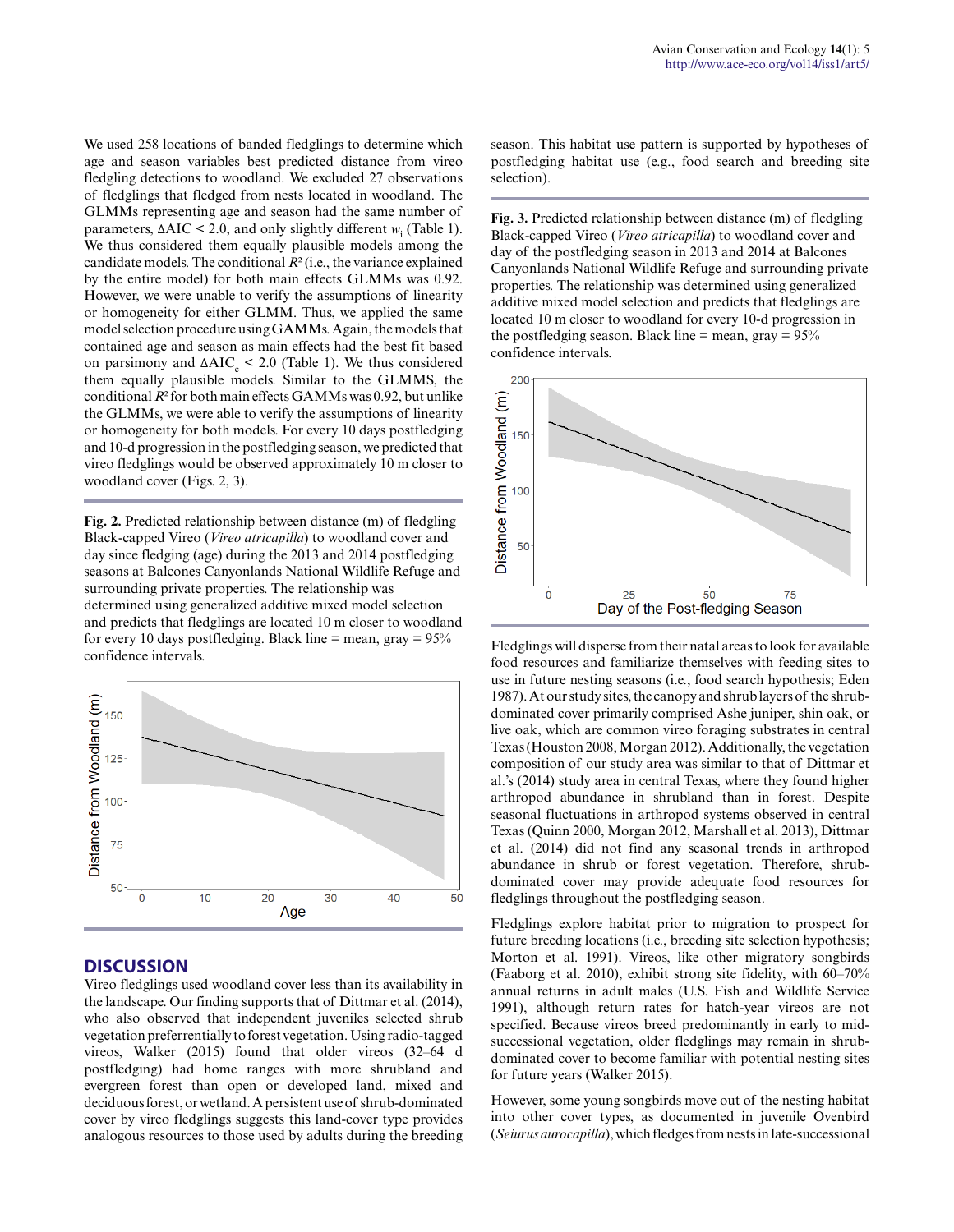woodland and uses regenerating clearcuts throughout the postfledging stage (Pagen et al. 2000, Marshall et al. 2003, Vitz and Rodewald 2007). Vireo postfledging use of non-nesting cover types is documented throughout its range and warrants further exploration. We observed young fledgings from shrubland-cover and woodland-cover nests using woodland cover. Postfledging use of woodland was best explained by time of season, although a 15% increase in the predicted probability of woodland use over the season may not be biologically significant for this species.

We observed fledglings moving toward the shrubland-woodland interface over time and found that this pattern was best explained by fledgling age and time of season. In our study, the increase in proximity to woodland was not a consequence of more detections of old fledglings in woodland during the late period of the postfledging season, indicated by the low weights of the models containing the interaction of age and season. Nor was the increase attributable to more nests at the end of the season located closer to woodland  $(F_{1,127} = 2.14, P = 0.15)$ . Instead, older fledglings may have occupied these areas the most, at least in part, because they are more mobile (Graber 1961). As fledglings age and disperse from their natal territories, they are likely to reach other vegetation types such as woodlands and ravines, and may stay there (Dittmar et al. 2014). Whether fledglings move toward woodland cover or simply move away from the natal territory could be further explored via radio-telemetry techniques to track distances from the nest over the entire postfledging period.

Moreover, fledglings disperse from the natal area to flock, socialize, and migrate with conspecifics (i.e., socialization hypothesis; Hamilton 1971, Powell 1974). Golden-winged Warbler (*Vermivora chrysoptera*) fledglings from nests in shrubland cover move toward the nearest forest-shrubland edge in the first week postfledging, presumably under the direction of adults guiding fledglings to forested areas (Streby et al. 2016). Adult vireos have been observed breeding (Pope et al. 2013) and foraging (Morgan 2012) in deciduous and oak-juniper woodlands of central Texas and may move toward forest edges during postbreeding, as observed in adult wood thrushes (Rappole and Ballard 1987, Vega Rivera et al. 1998). Adult vireos that move toward and into the woodland at the end of the breeding season maybe followed by fledgling vireos relying on conspecific cues crucial for survival.

Most postfledging survival studies propose that fledgling survival is indirectly related to habitat quality, and management addressing postfledging habitat can improve survivorship (Cox et al. 2014, Naef-Daenzer and Grüebler 2016). For example Ovenbird fledglings select habitat with greater vegetation complexity that offers protection from predation (i.e., predatoravoidance hypothesis; King et al. 2006), which is the primary cause of mortality for young altricial birds (Cox et al. 2014, Naef-Daenzer and Grüebler 2016). Multiple vegetative strata, characteristic of woodlands, provide protective cover for independent fledglings that forage at various vegetation heights (Houston 2008). As shrub-dominated cover continues to decline from natural and anthropogenic causes across the vireo's breeding range, fledglings may need to rely on other land-cover types that provide vegetation-specific resources to survive. For instance, postfledging survival of Wood Thrush in Indiana was not affected by nest vegetation structure but was negatively affected by the

interaction of low mature forest cover and drought (Vernasco et al. 2018). Although we did not directly examine fledgling survival, we propose that future studies measure the weekly survival of marked fledglings from territories characterized by different vegetation and land-cover characteristics to assess the various hypotheses presented. Additional research on the effects of broadscale features on postfledging habitat use and survival would be helpful to discriminate between the hypotheses of postfledging habitat use and improve the understanding and management of this critical lifestage.

#### **Management implications**

The Black-capped Vireo was delisted from the Federal List of Endangered and Threatened Wildlife on April 16, 2018 due to recovery. This action increases the importance for private landowners to know and implement sound habitat management strategies for the species' persistence. Areas with shrub-dominated cover are already recognized as optimal breeding habitat for adult vireos, but these areas should also be recognized as habitat for young during the postfledging season. We observed that older fledglings use woodland areas and fledglings moved closer to the woodland over time. Therefore, land managers should recognize woodlands adjacent to shrublands as potential habitat for vireo fledglings. These areas may include mature oak-juniper woodlands, which the federally endangered Golden-cheeked Warbler (*Setophaga chrysoparia*) inhabits, where it occasionally overlaps with vireos (Pulich 1976; M. Martinez, *unpublished data*). We recommend creating or maintaining heterogeneity in the vegetation structure and composition. A diversity of woody species at a variety of heights should promote foraging opportunities within and between seasons while providing protective cover from predators. Management activities on Balcones Canyonlands National Wildlife Refuge and surrounding private land include cattle grazing, prescribed burning, and mechanical treatments (e.g., flat cut, dozer, masticator, and shaded fuel break) to maintain the early successional, homogeneous vegetation favored by vireos. However, we recommend avoiding any extensive vegetative manipulation that would modify or remove vegetation in shrubdominated and woodland cover, such as the aforementioned activities, until the end of the postfledging season (i.e., August), to maintain habitat for fledglings.

*Responses to this article can be read online at:* <http://www.ace-eco.org/issues/responses.php/1300>

#### **Acknowledgments:**

*We thank all our field technicians for their diligence and hard work. We express our gratitude to the staff at the Balcones Canyonlands National Wildlife Refuge for providing housing and property access, as well as to all the private landowners for permitting research activities on their properties. Additionally, we thank the Texas A&M Natural Resources Institute and T. McFarland for logistical support. This work was funded by the Joint Fire Science Program, Bureau of Land Management, and Braun & Gresham, PLLC, Texas EcoLab. We thank several anonymous reviewers for constructive comments.*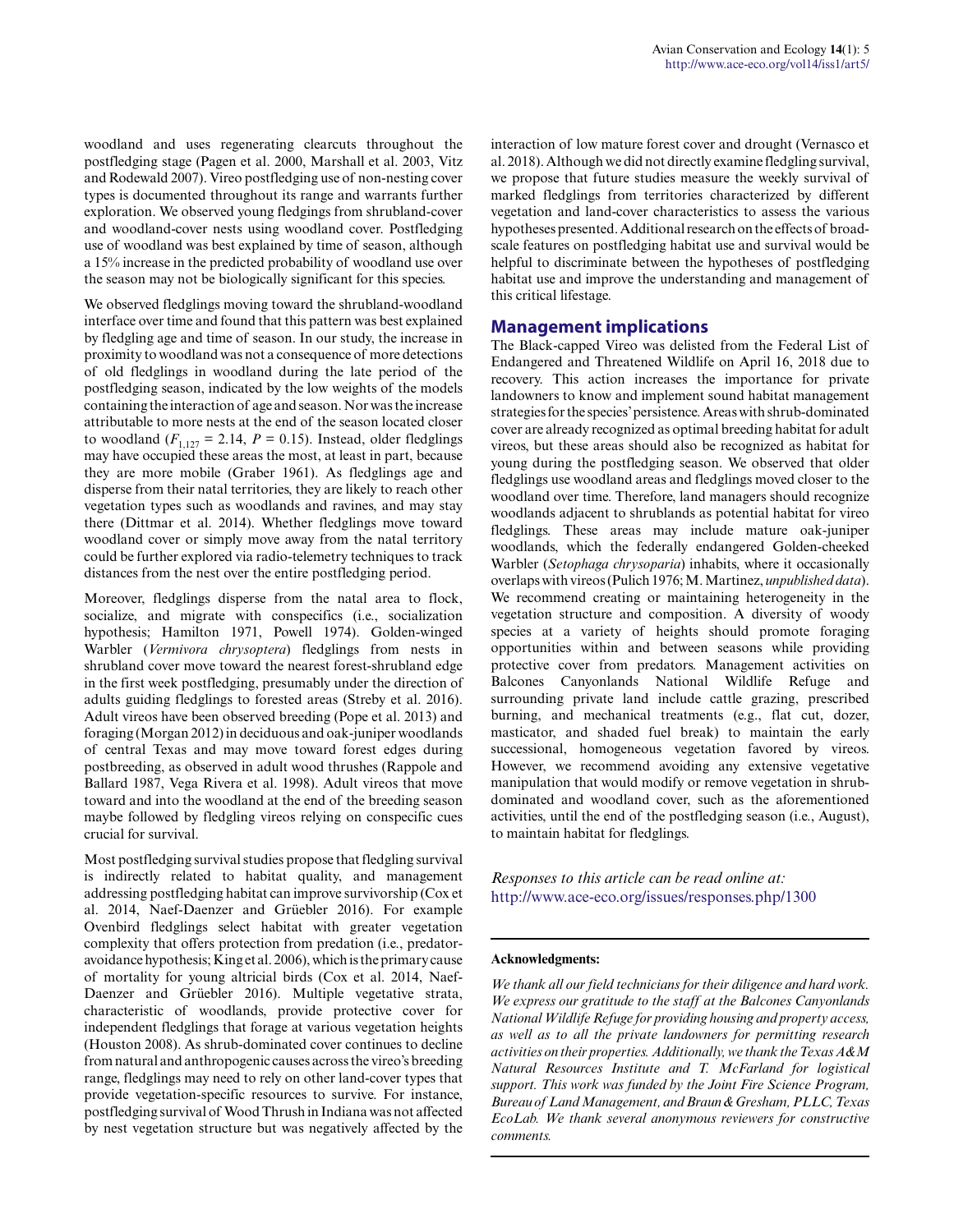#### **LITERATURE CITED**

Anders, A. D., J. Faaborg, and F. R. Thompson III. 1998. Postfledging dispersal, habitat use, and home-range size of juvenile wood thrushes. *Auk* 115:349-358.<http://dx.doi.org/10.2307/4089193>

Barg, J. J., J. Jones, and R. J. Robertson. 2005. Describing breeding territories of migratory passerines: suggestions for sampling, choice of estimator, and delineation of core areas. *Journal of Animal Ecology* 74:139-149. [http://dx.doi.org/10.1111/j.1365-2656.2004.00906.](http://dx.doi.org/10.1111/j.1365-2656.2004.00906.x) [x](http://dx.doi.org/10.1111/j.1365-2656.2004.00906.x) 

Bates, D., M. Maechler, B. Bolker, and S. Walker. 2015. Fitting linear mixed-effects models using lme4. *Journal of Statistical Software* 67:1-48. <http://doi.org/10.18637/jss.v067.i01>

Brokaw, N. V., and R. A. Lent. 1999. Vertical structure. Pages 373-399 *in* M. L. Hunter Jr., editor. *Maintaining biodiversity in forest ecosystems.* Cambridge University Press, Cambridge, UK. [http://](http://dx.doi.org/10.1017/CBO9780511613029.013) [dx.doi.org/10.1017/CBO9780511613029.013](http://dx.doi.org/10.1017/CBO9780511613029.013) 

Burnham, K. P., and D. R. Anderson. 2002. *Model selection and multimodel inference: a practical information-theoretic approach.* Second edition. Springer Science, New York, New York, USA.

Cherry, S. 1996. A comparison of confidence interval methods for habitat use-availability studies. *Journal of Wildlife Management* 60:653-658.<http://dx.doi.org/10.2307/3802084>

Cox, W. A., F. R. Thompson III, A. S. Cox, and J. Faaborg. 2014. Post-fledging survival in passerine birds and the value of postfledging studies to conservation. *Journal of Wildlife Management* 78:183-193.<http://dx.doi.org/10.1002/jwmg.670>

Diamond, D. D. 1997. *An old-growth definition for western juniper woodlands: Texas ash juniper dominated or codominated communities.* Report SRS-15. U.S. Department of Agriculture Forest Service, Southern Research Station, Asheville, North Carolina, USA.<http://dx.doi.org/10.2737/SRS-GTR-15>

Dittmar, E. M., D. A. Cimprich, J. H. Sperry, and P. J. Weatherhead. 2014. Habitat selection by juvenile black-capped vireos following independence from parental care. *Journal of Wildlife Management* 78:1005-1011.<http://dx.doi.org/10.1002/jwmg.738>

Eden, D. F. 1987. Natal philopatry of the magpie *Pica pica. Ibis* 129:477-490. [http://dx.doi.org/10.1111/j.1474-919X.1987.tb08235.](http://dx.doi.org/10.1111/j.1474-919X.1987.tb08235.x) [x](http://dx.doi.org/10.1111/j.1474-919X.1987.tb08235.x) 

Elliott, L. F., D. D. Diamond, C. D. True, C. F. Blodgett, D. Pursell, D. German, and A. Treuer-Kuehn. 2014. *Ecological mapping systems of Texas: summary report.* Texas Parks and Wildlife Department, Austin, Texas, USA.

Environmental Systems Research Institute (ESRI). 2010. *ArcGIS release 10.0.* Redlands, California, USA.

Faaborg, J., R. T. Holmes, A. D. Anders, K. L. Bildstein, K. M. Dugger, S. A. Gauthreaux Jr., P. Heglund, K. A. Hobson, A. E. Jahn, D. H. Johnson, S. C. Latta, D. J. Levey, P. P. Marra, C. L. Merkord, E. Nol, S. I. Rothstein, T. W. Sherry, T. S. Sillett, F. R. Thompson III, and N. Warnock. 2010. Recent advances in understanding migration systems of New World land birds. *Ecological Monographs* 80:3-48. <http://dx.doi.org/10.1890/09-0395.1>

Gehlbach, F. R. 1988. Forests and woodlands of the northeastern Balcones escarpment. Pages 57-77 *in* B. B. Amos and F. R. Gehlbach,

editors. *Edwards Plateau vegetation: plant ecological studies in central Texas.* Baylor University Press, Waco, Texas, USA.

Graber, J. W. 1961. Distribution, habitat requirements, and life history of the black-capped vireo (*Vireo atricapilla*). *Ecological Monographs* 31:313-336.<http://dx.doi.org/10.2307/1950756>

Grzybowski, J. A. 1995. Black-capped vireo: *Vireo atricapillus,* version 2.0. *In* A. F. Poole and F. B. Gill, editors. *The Birds of North America.* Cornell Lab of Ornithology, Ithaca, New York, USA. <https://doi.org/10.2173/bna.181>

Guisan, A., T. C. Edwards Jr., and T. Hastie. 2002. Generalized linear and generalized additive models in studies of species distributions: setting the scene. *Ecological Modeling* 157:89-100. [http://dx.doi.org/10.1016/S0304-3800\(02\)00204-1](http://dx.doi.org/10.1016/S0304-3800%2802%2900204-1)

Hamilton, W. D. 1971. Geometry for the selfish herd. *Journal of Theoretical Biology* 31:295-311. [http://dx.doi.org/10.1016/0022-5193](http://dx.doi.org/10.1016/0022-5193%2871%2990189-5) [\(71\)90189-5](http://dx.doi.org/10.1016/0022-5193%2871%2990189-5) 

Hartig, F. 2018. *DHARMa: residual diagnostics for hierarchical (multi-level/mixed) regression models.* R package version 0.1.6. [online] URL: <http://florianhartig.github.io/DHARMa/>

Hastie, T. J., and R. J. Tibshirani. 1986. Generalized additive models. *Statistical Science* 1:314-318.<http://dx.doi.org/10.1214/ss/1177013609>

Hastie, T. J., and R. J. Tibshirani. 1990. *Generalized additive models.* Chapman and Hall, London, UK. [http://dx.doi.org/10.21236/](http://dx.doi.org/10.21236/ADA147454) [ADA147454](http://dx.doi.org/10.21236/ADA147454) 

Horning, N. 2004. *Justification for using photo interpretation methods to interpret satellite imagery: version 1.0.* American Museum of Natural History, Center for Biodiversity and Conservation, New York, New York, USA. [online] URL: [http://](http://biodiversityinformatics.amnh.org) [biodiversityinformatics.amnh.org](http://biodiversityinformatics.amnh.org) 

Houston, D. R. 2008. *Foraging behavior of the black-capped vireo in central Texas.* Thesis. Texas State University, San Marcos, Texas, USA.

King, D. I., R. M. Degraaf, M. L. Smith, and J. P. Buonaccors. 2006. Habitat selection and habitat-specific survival of fledgling ovenbirds (*Seiurus aurocapilla*). *Journal of Zoology* 269:414-421. [http://dx.doi.](http://dx.doi.org/10.1111/j.1469-7998.2006.00158.x) [org/10.1111/j.1469-7998.2006.00158.x](http://dx.doi.org/10.1111/j.1469-7998.2006.00158.x)

Marshall, M. R., J. A. DeCecco, A. B. Williams, G. A. Gale, and R. J. Cooper. 2003. Use of regenerating clearcuts by late-successional bird species and their young during the post-fledging period. *Forest Ecology and Management* 183:127-135. [http://dx.doi.org/10.1016/](http://dx.doi.org/10.1016/S0378-1127%2803%2900101-4) [S0378-1127\(03\)00101-4](http://dx.doi.org/10.1016/S0378-1127%2803%2900101-4) 

Marshall, M., M. L. Morrison, and N. R. Wilkins. 2013. Tree species composition and food availability affect productivity of an endangered species: the golden-cheeked warbler. *Condor* 115:882-892. <http://dx.doi.org/10.1525/cond.2013.130013>

McFadden, D. 1974. Conditional logit analysis of qualitative choice behavior. Pages 105-142 *in* P. Zarembka, editor. *Frontiers in econometrics.* Academic Press, New York, New York, USA. [online] URL:<https://eml.berkeley.edu/reprints/mcfadden/zarembka.pdf>

Moore, F. R., S. A. Gauthreaux Jr., P. Kerlinger, and T. R. Simons. 1993. Stopover habitat: management implications and guidelines. Pages 58-69 *in* D. M. Finch and P. W. Stangel, editors. *Status and*